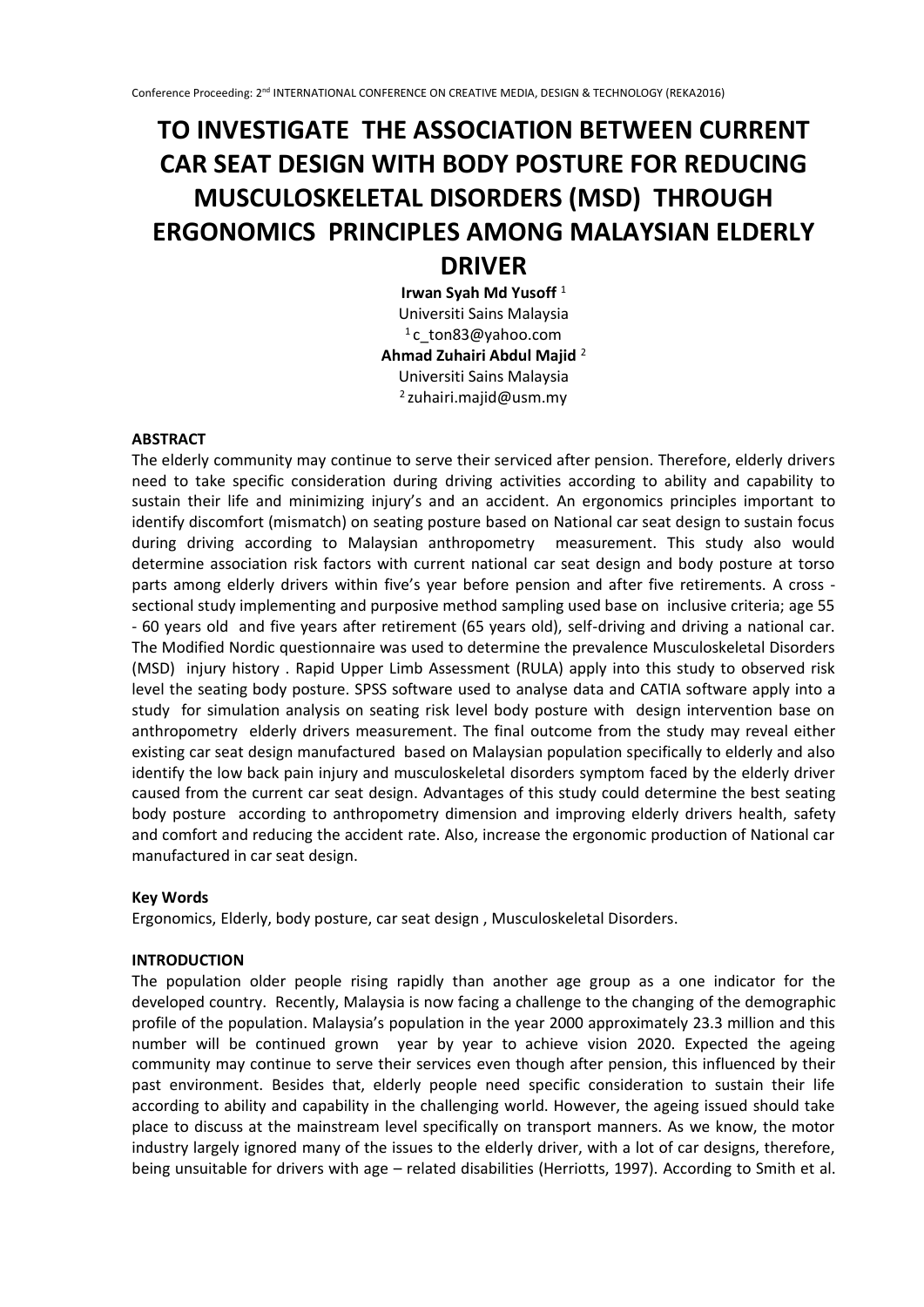(1993), transportation is a key for an indicator of the quality of life and independence for elderly people and this has come to mean access to the private car. Hence, the characteristic of an elderly driver it so crucial to understanding, it may causes of the ageing process make elderly people more vulnerable to injury. Structure body elderly is too fragile compared to an adult, it takes less energy to produce tissue damage and disruption, and their skeletal structures are more easily damaged through bone loss. In short, there is a greater need improve the crash awareness of vehicles to provide better protection for elderly drivers and maintain their focus during driving. The accident rate could be decreased if emphasize an ergonomics principles in car seat design specifically into an elderly driver. Ergonomics is one of the significant factors to consider in designing a seat. Ergonomics is basically the applications of science in human life for comfort and safety. According to Kroemer et al. 2003, ergonomics is the application of scientific principles, methods, and data drawn from a variety of disciplines to the development of engineering systems in which people play a significant role. One of the most important contributions that ergonomics can provide to the automobile design process is information of the physical size of driver, and his/her preferred postures (Porter et al., 1998). A comfortable and safe driver's seat plays a very important role in car design and fabrication. As mentioned by Na et. al. (2005), drivers comfort was as important as the functional and aesthetic design of automobiles since users (elderly) were more and more concerned about safety and comfortable driving. Current bundling of the knowledge of comfort and discomfort has been limited while the need for this knowledge is crucial since people use products related to comfort every day (Vink et al., 2012). The application of ergonomics in ensuring comfortable and safe posture for elderly drivers to ensuring better lifestyle and insurance to them sustain focus on the road is the main focus of this study.

## **PROBLEM STATEMENT**

Recently, vehicle designers predominantly focus their designs around young adult anthropometry, performance and exterior and interior design, which means that often the ergonomics specifications of vehicles do not necessary take account of needs of elderly people. A large of the literature revealed human body performance and physical has significant with age- related changes. An increasing age from the adult to the elderly stage will derive changes in physiological, sensory, perceptual, motor and cognitive abilities that may impact to elderly driver interact with vehicles and driving to sustain focus and comfort. According to Pruesser et al.(1998), ages – 65-69 years old driver were 2.26 times higher at risk of a fatal multi-vehicle crash compared to 40- 49 old drivers. To influence that factor to take parts become risk among elderly drivers is a human nature change – behaviour, physiology, attitude, character, emotion and focus significantly decrease with increasing ages. Furthermore, elderly drivers become more vulnerable to accident on the road during driving. Researchers found that, left turning driver judging the distance and speed of the road users is one of the factors frequent reported in Australia driver between an age of 74 and above (Larsen et al., 2002). From previous literature, fatigue is always associated with long duration of driving. Fatigue resulting from long-term driving can affect driver performance, and are classified into physical and mental fatigue. On the other hand, physical fatigue is mainly caused by driving posture (Hirao K. et al., 2006). That is why ergonomic approach had to be applied in ensuring comfortable driving posture. Fatigue is always associated with long duration of driving. Fatigue resulting from long-term driving can affect driver performance, which can be classified into physical and mental fatigue. On the other hand, physical fatigue is mainly caused by driving posture (Hirao et al. 2006). That is why the ergonomic method has to be applied in ensuring comfortable driving posture. Comfortable driving posture can also avoid the occurrence of any musculoskeletal problems and cognitive disorders. As shown by many past kinds of literature and studies, the importance of ensuring a comfortable and safe posture for car's drivers among elderly. An experiment conducted by Costanzo et al. (1999) found different levels of muscular fatigue between correct and incorrect postures. A field measuring device which was introduced by Hermanns et al. (2008) also shows that awkward postures and exposure to high vibration while in the driving position might result to high-risk condition for musculoskeletal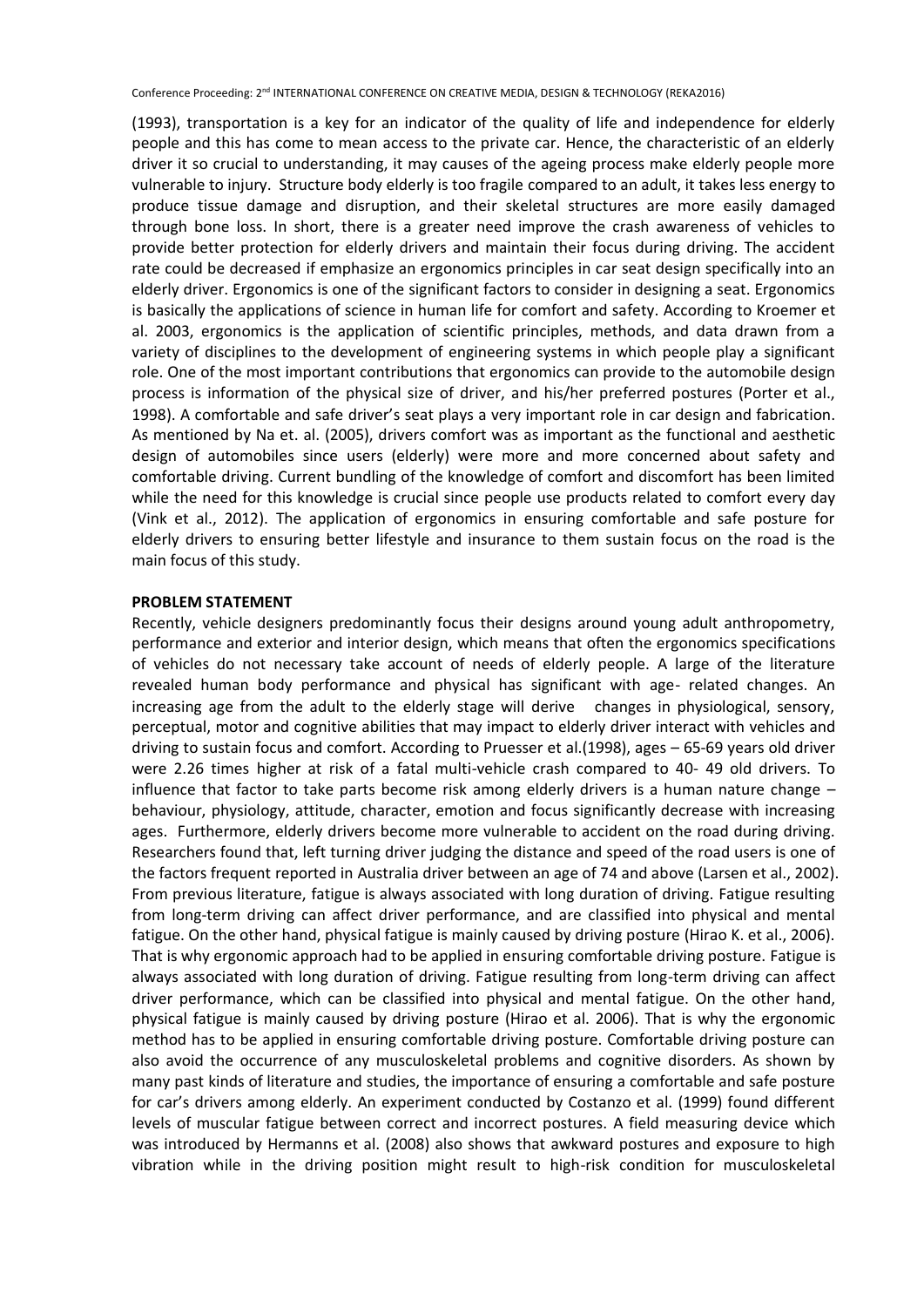disorders. Car seat's design is an important to drivers feel comfort and safe especially elderly drivers on driving mode. The car manufacturer should incorporate body posture and anthropometry dimension according to the population in the design process for car seat. The sitting while driving needs to be differentiated from the comfort of sitting on a chair at various of an environment such as at home, in the office or at the workplace and factory or others industry. According to Andreono et al.(2002), driver's seat comfort in a car has distinctive comfort value compared to others types of seats. The comfort level could determine through body posture when she/he sit and drives. The drivers can show naturally discomfort if his body will feel pressured, burdened and emotion destruction. At the worst situation, elderly drivers will feel pain and injury at upper torso body part especially lower back body part. The elderly body muscle fragile and easy to obtain injury and take times to recover compared to youngest people.

The body dimensions elderly drivers need take part in setting up and build car seat design to ensure the elderly drivers sustain focus on the road and minimize MSD's factors. Anthropometric data which differ according to the population should take into account into seat design. Every region for a population on the anthropometry data is different from another and this can review in the slight difference in anthropometric data between the elderly driver or young drivers in the United Kingdom and Norway (Bolstad et al., 2001; Haslegrave, 1998). The different size of the population may influence by others factors; ethnicity, races, foods consumption and socio-demographic. The research was conducted by Baba Md Deros et al. (2015), Malaysian population have a smaller physical body size compared to American and European, thus, there is a wide significant difference with respect to their anthropometric data. Even though there had been many past researcher and experiments that had been conducted in driver's car posture (Falou et al. 2003, Hermanns et al. 2008, Hirao et al. 2006, Park et al. 2000, Andreoni et al. 2002, Na et al. 2005, Gyi & Porter 1999, Kyung & Nussbaum 2008, Reed & Manary 2000, Sun et al. 2006) but none was conducted specifically elderly drivers at Malaysian perspective. So, the aim of this study is to recommend comfortable design and safe driving postures preferred by Malaysian elderly car's drivers. In addition, it is interesting to investigate the relationship between the subjects anthropometric data with the comfortable postural angles measured.

## **AIMS OF THE STUDY**

The aims of the study were to investigate either the current national car seat comply ergonomics principle into the design process with body posture (anthropometric dimensions) for reducing MSD's injury among elderly driver. The study also would determine others factor may influence to injury and accidents during elderly driving.

#### **METHODOLOGY**

This study uses the methodology of qualitative and quantitative. Quantitatively refers to data that are obtained using a set of questionnaires distributed to the participants to obtain the data the population. The types of questions used are more to structured questions and focused respondents on answering. These types of method are used to profile the populations at risk and study the method of adaptations and mitigation that is practiced before, during and after intervention.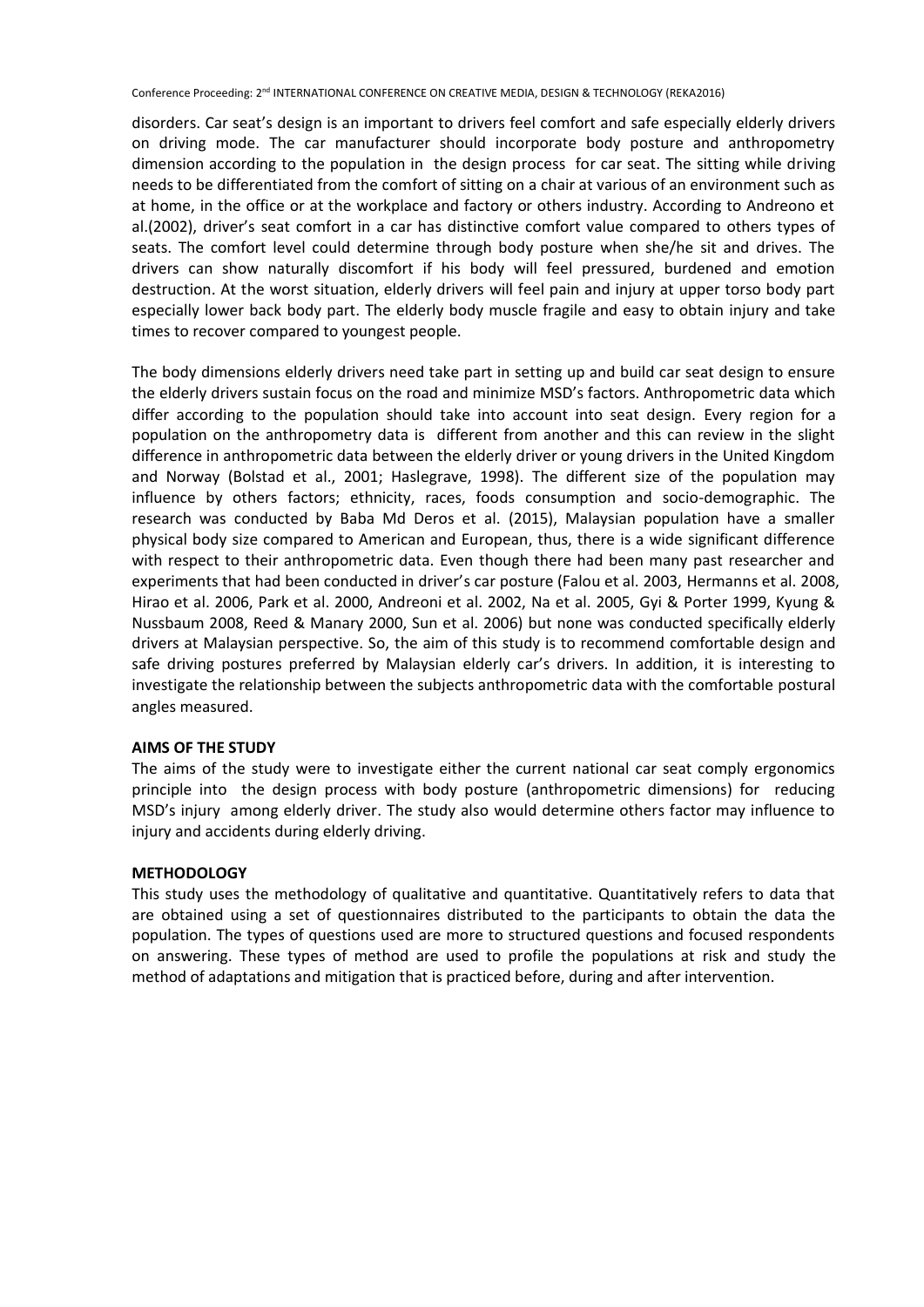

#### **Figure 1: Methodology Flowchart**

#### **Basic design process**

When designing a new product or new innovation, there is a need to implement ergonomics principles particularly using anthropometric data when designing product (car seat). The design produced may not function properly if it is not compliance with ergonomics principles (Haslegrave, 1986). Should ergonomics principles is not taken into consideration, this may affect the operational efficiency, unsafe for use and also increase the discomfort to the user (Gite & Singh, 1997).

Therefore, five compulsory consideration needed to be emphasized in developing ergonomics product for elderly seat driver including:

- Anthropometric measurements based on users.
- Risk factors may lead to the musculoskeletal symptom (MSS) such as awkward body posture during seating driving.
- The position of seating angle/arrangement
- Mismatch of size among elderly driver with a car seat.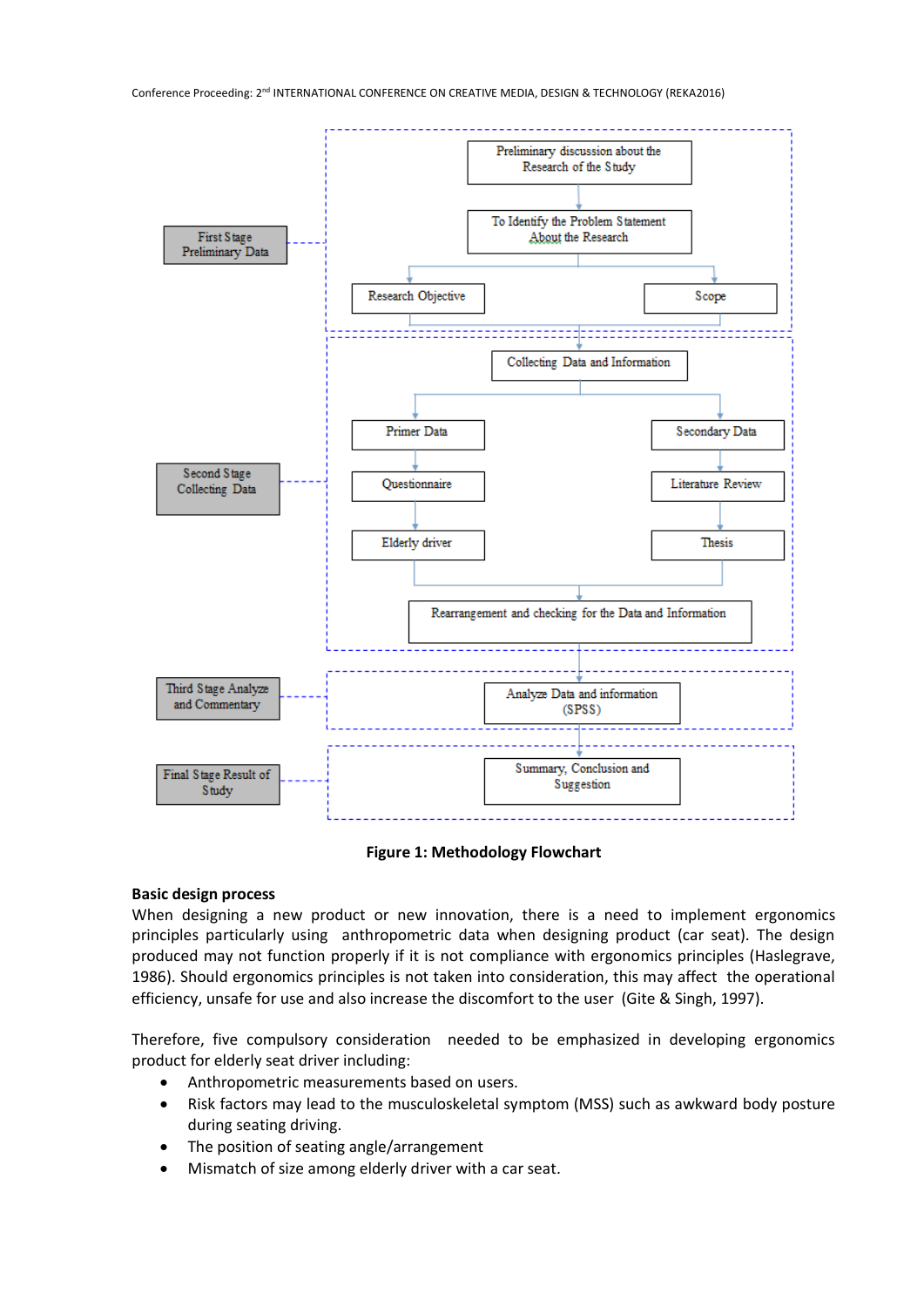• Aesthetics value in design.

## **Figure 2 shows the production process of a design:**

- Step 1(research) identify the objectives of the study and the problems faced by an elderly driver while driving.
- Step 2 (abstract ideas) identify the concept designs to be produced.
- Step 3 (development of the preliminary design) Freelance designers draw any concepts and idea generation without limiting the limitations of technology.
- Step 4 (detailed design) Drawing sketches had been increased for the purpose of the idea can be refined and the application to be used can be identified.
- Step 5 (verification of the design) Only one sketch selected based on the features and functions that have been set.
- Step 6 (model) The mock-ups are produced using non-real (bread foam, cardboard, etc.). Size mock-up produced based on the actual size or half the size of the original designs based on the features that have been set.
- Step 7 (prototype) Development of a full-scale prototype generated based on research information using real materials.
- Step 8 (improvements) A series of prototypes produced for the purpose of improving the design to function better.
- Step 9 (test design) Test of prototypes design was done on real research field. This test is important to prove the effectiveness of the design.



**Figure 2: Design Process in developing car seat design for elderly driver.**

## • **Study background**

A cross - sectional study implementing and purposive sampling method applied to recruit respondents based on the selective criteria including age 55 - 60 years old and five years after retirement (65 years old), self-driving. And no handicap. Those driving except national car (Proton &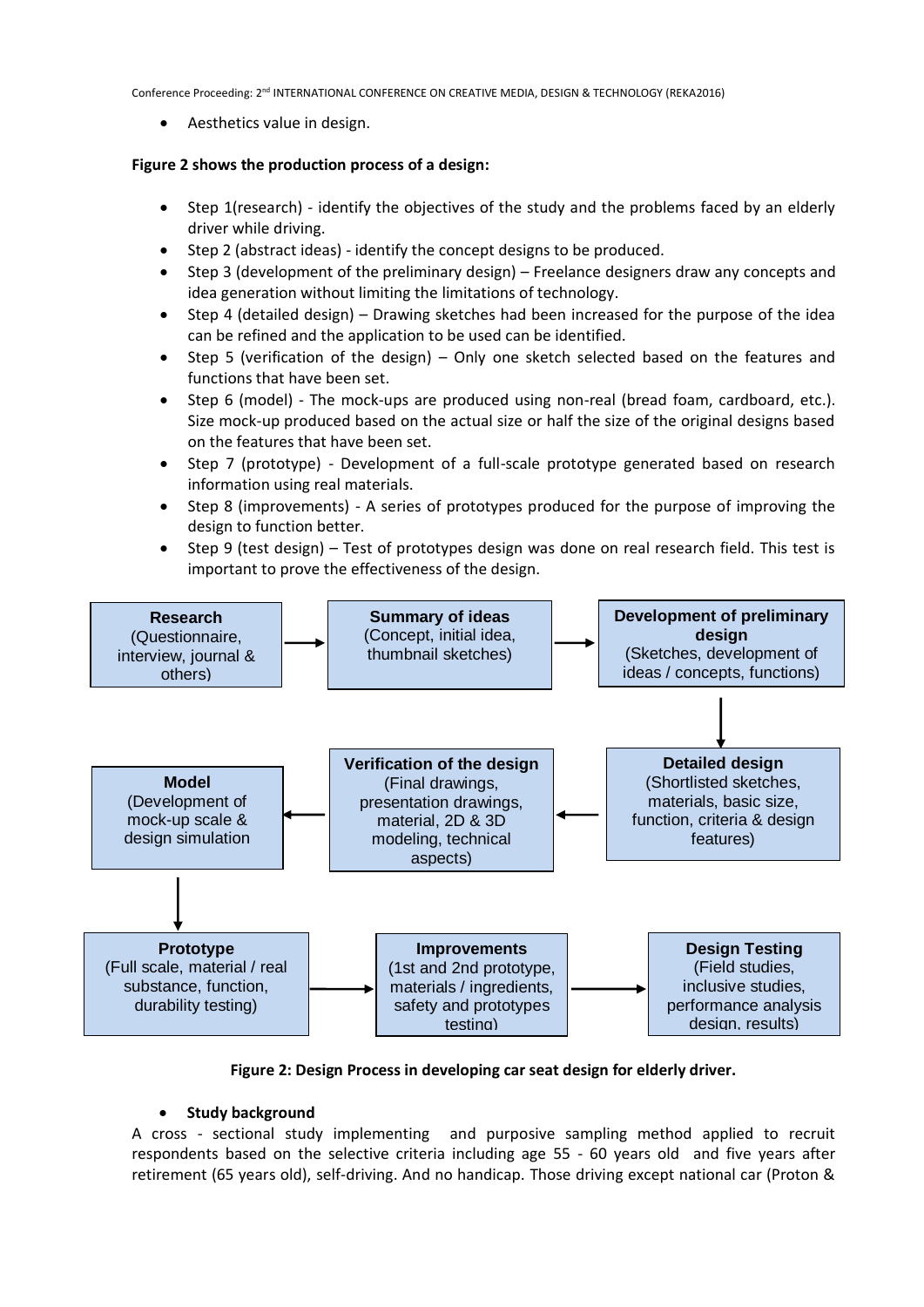Produa) were excluded from the study. The purposive sampling method used in the study as the study area and the number of samples is determined based on the number of the elderly driver who work government sector which is the public university that has met the study criteria.

## • **Questionnaire**

Interview method is implemented using questionnaires between elderly driver. Before the interview, consent letter presented and are required to be signed by the elderly driver. Interviews conducted after to avoid disrupting of their working time. Each interview done only takes about 20 minutes each. Prior to the questionnaire session, an elderly driver has brief in advance pertaining to the purpose of the study, the types of activities performed. All personal information associated with the elderly driver is confidential and will not be made public. There are seven sections of the questionnaire namely part A: background information on the respondents, part B: job information, part C: information / social lifestyle, part D: health study elderly driver based on the method of "Standardized Nordic Questionnaire" (Kuorinka et al., 1987) , and part E: information on car seat design. Part F is where anthropometric measurements and seat were written after anthropometric measurement and seat measurement was conduct.

## **Instruments**

## • **Video Recording**

Video recording method is used to record the position of the elderly body posture while seating in the car and driving. The recordings only run on an elderly driver that driving a national car for more than one month. The recording duration for each elderly while seating in the car after adjustment the seat before driving task to take about 10 minutes per video. The purpose of this recording is to analyze the elderly body posture while seating before and during driving in awkward condition through RULA analysis method.

#### • **BMI**

Calibrated weighing balance type "761 SECA weighing scales" was used. Weighing balance is placed on a flat surface until the needle scales show a reading of zero. Respondents asked to stand on scales with straight posture and both legs closed and the head facing frontward (Pheasant & Haslegrave, 2006). Measurements are taken and recorded as per showed in Figure 3.





**Figure 3: Weight scale- "SECA 761**

## • **Design Simulation**

To run the simulation of new designs, software CATIA V5R16 version (Patent No. 5,615,321) is used. In this CATIA software, a manikin measurement is developed based on the anthropometric measurements size of the elderly driver. The anthropometric measurements of the manikin formed are based on the average size of elderly and population base on elderly anthropometric Asian population. Therefore, the comparison of the simulation analysis posture for ergonomic risk factors in the study using a new design done by RULA simulation methods in software CATIA.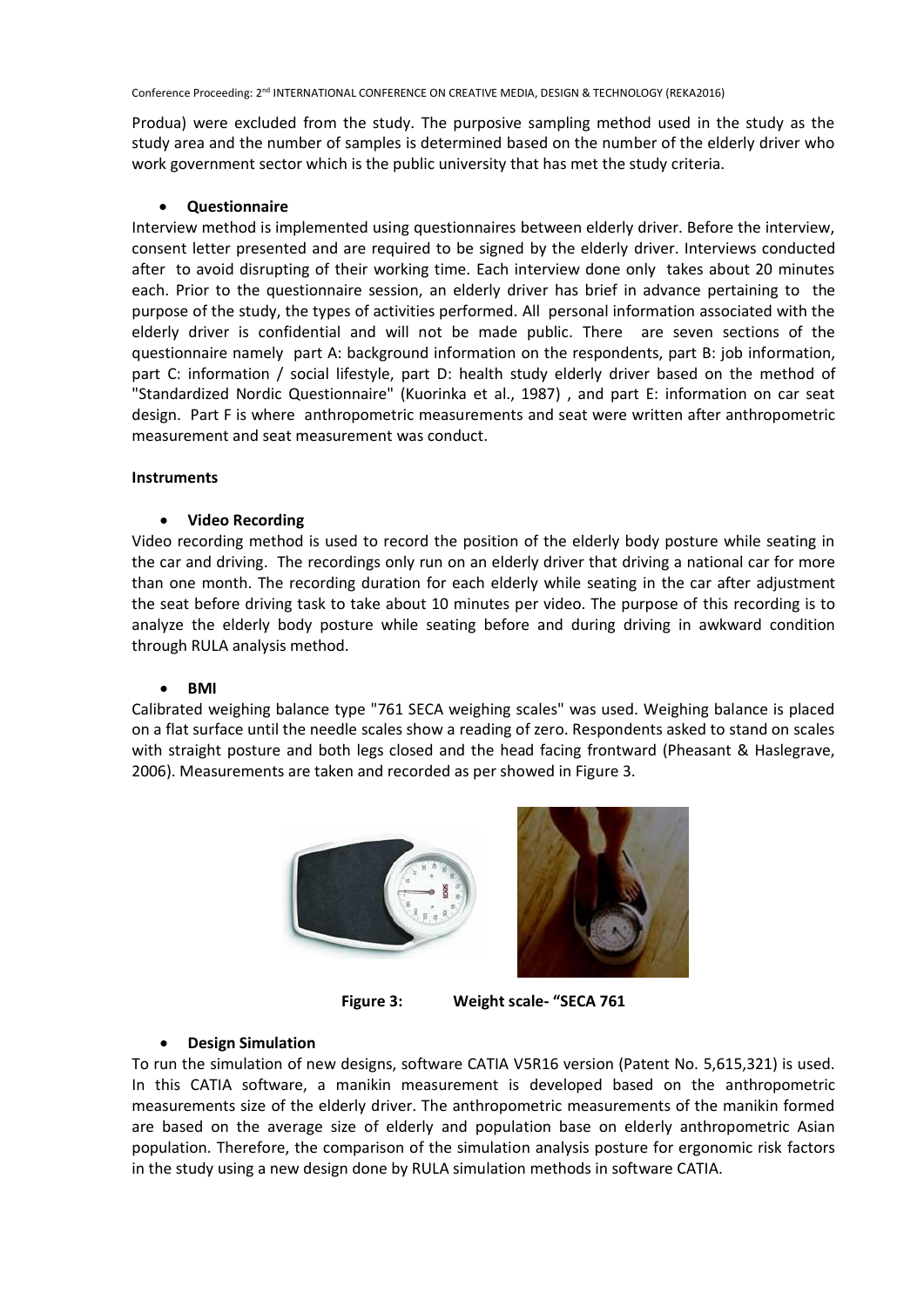## • **Muscle test (Hand)**

Electromyography (EMG) wireless has been used to measured energy generated at selected muscle body parts for each elderly driver. Brand Trigno Personal Monitor (DELSYS) for EMG was selected. Each of driver required to attach the channel point as per - showed at Figure 4 at the selected upper torso muscle bodies parts has been identified. The estimated EMG data for each of harvesters during performs the task is 10 minutes per person. These EMG purposely use to compare the energy generated between conventional car seat design and new improvement car seat design.





#### • **Rapid Upper Limb Assessment (RULA)**

The posture of each of driver performing their posture by a seat on the car after adjustment before and during driving was recorded using a video recorder. This process is intended to capture the posture of the elderly driver body posture on the seating degree and during performed the task (driving). Each video focuses on the most extreme position on posture elderly on the seating degree and character. Video footage was provided 10 minutes for each driver to perform their task. By using this method, the postural risk factors of the upper parts of the body can be identified. Rapid Upper Limb Assessment developed by McAtamney, L. & Corlett, E.N. (1993) was used to assess the posture adopted by the elderly driver. The method uses as shown in Figure 5. The classification of the posture analysis would indicate whether the work performs need changes for improvement or should be maintained.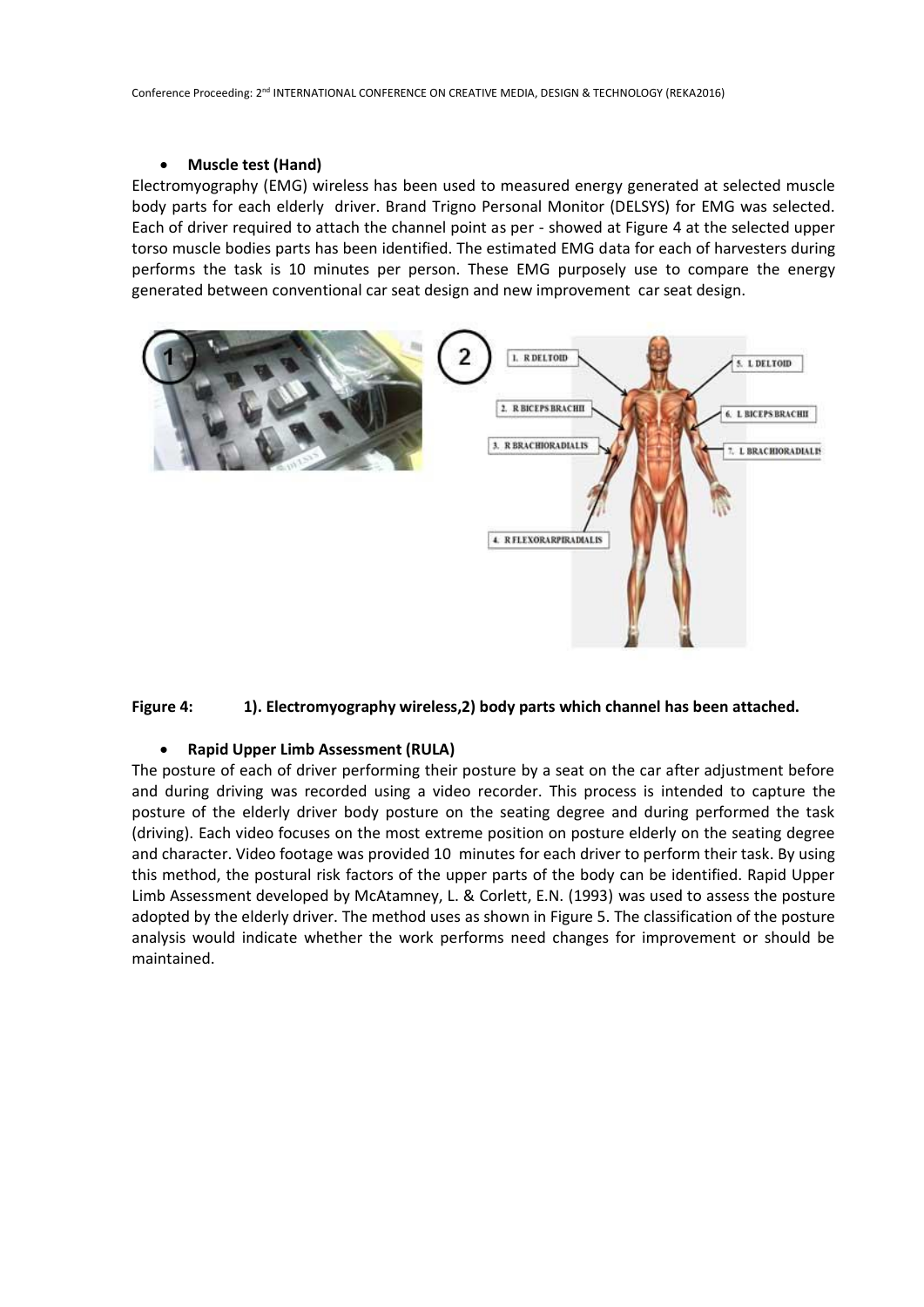

Original source: McAtamney, L. & Corlett, E.N., "RULA: A Survey Method for the investigati Upper Limb Disorders", Applied Engonomics, 24(2) 91-99 (1993). Engowed Inc. C 2003

**Figure 5: RULA Method in assessment of posture**

By using RULA method as shown in Figure 5, real-time observation involves three main steps: 1) selection of postures 2) posture score by using score analysis 3) changing the score to the action level. The body is divided into Group A and Group B. Group A comprises the upper limbs, lower arm and wrist. While Group B, includes the neck, torso and legs.

Step 1, the evaluation begins with an observation on the number of rounds for the selection of work task postures. In general, the posture chosen selected based on the extreme working conditions and the frequency it happens. RULA form covers every part of the body involved.

Step 2, each of score from group A and B will be considered in which each score represents the inserted posture based on a combination of the parts of the body posture. Nevertheless, the load and the muscles used in the skeletal muscle is the cause of the excessive use of work, repetitive movements and excessive energy consumption needs or maintain additional load added to each group A and B. The total score of group A, muscle and energy will be included in the group C. Meanwhile, the total score of group B, muscle and energy recorded in group D.

The final Step 3, the total score is calculated by the score group C and D. The overall score from 1 to 7 based on the expected risk of injury caused by skeletal muscles involved. Postures of action and work on the overall scores 1 and 2 are considered acceptable. Overall score 3 and 4 means, further investigation and changes may be required. An overall score of 5 and 6 describe the investigation and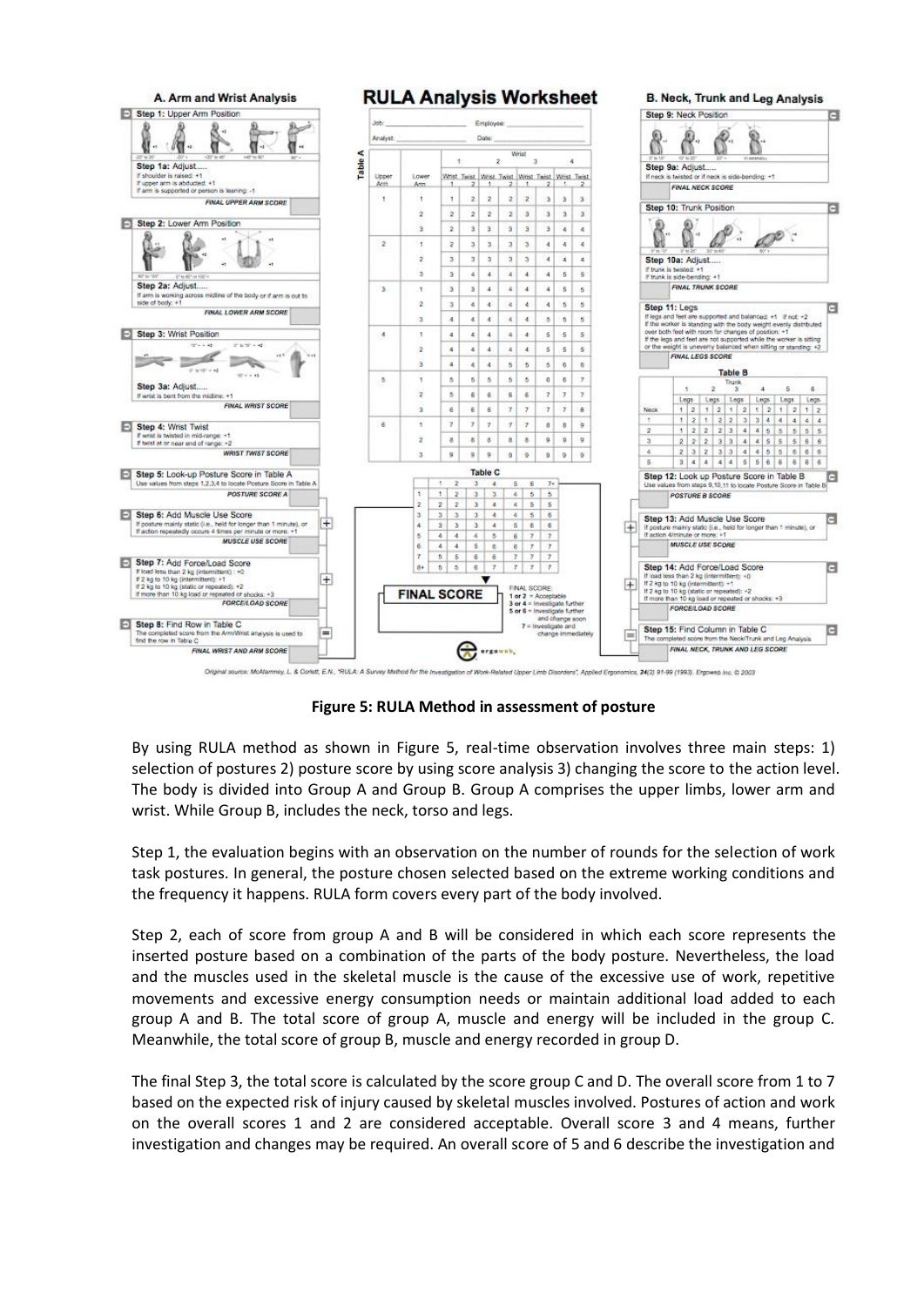changes are required immediately. The overall score 7 indicates that investigation and changes are required immediately. Table 1 showed the grand RULA scores.

| <b>Score</b> | <b>Description</b>                                                                                       |
|--------------|----------------------------------------------------------------------------------------------------------|
| $1 - 2$      | Indicates that the posture is acceptable if it is not maintained or repeated<br>for long periods of time |
| $3 - 4$      | Indicates that further investigation is needed and changes may be required                               |
| $5-6$        | Indicates that investigation and changes are required soon                                               |
| 7            | Indicates that investigation and changes are required immediately                                        |

## **Table 1: Classification of RULA score**

# • **Data Analysis**

All the data analyse using statistical software - SPSS (Statistical Package for Social Sciences) version 20.0. Table 2 showed four types of test analysis has been used 1) Descriptive test, 2) Chi square test, 3) Binary logistic regression, and T- test.

|                            | Objective                                                                                                    |  |
|----------------------------|--------------------------------------------------------------------------------------------------------------|--|
| <b>Statistical test</b>    |                                                                                                              |  |
| Descriptive                | Determine prevelans:<br>Soci - demographic<br>Workers information                                            |  |
|                            | Leisure activity<br><b>MSD</b>                                                                               |  |
|                            | Design(seat) information                                                                                     |  |
| Chi Square.                | Determine association to MSD risk factors.                                                                   |  |
|                            | Determine correlation between MSD (upper torso parts<br>and low back):                                       |  |
| Binary logistic regression | Soci - demographic                                                                                           |  |
|                            | <b>Workers information</b>                                                                                   |  |
|                            | Leisure activity                                                                                             |  |
|                            | Design(seat) information                                                                                     |  |
|                            | <b>BMI</b>                                                                                                   |  |
| T-Test                     | To evaluate the effectiveness new improvement seat<br>design with conventional seat (low back muscle usage). |  |

## **Table 2 Statistical test**

# • **Calculation of mismatch**

To determine the mismatch, the previous study that has been done by (Gite and Yadav, 1989) stated that a mismatch has defined any value that is greater than 95% or less than 80% of the reference subject. For example, a mismatch of the length of buttocks to popliteal to cushion length as any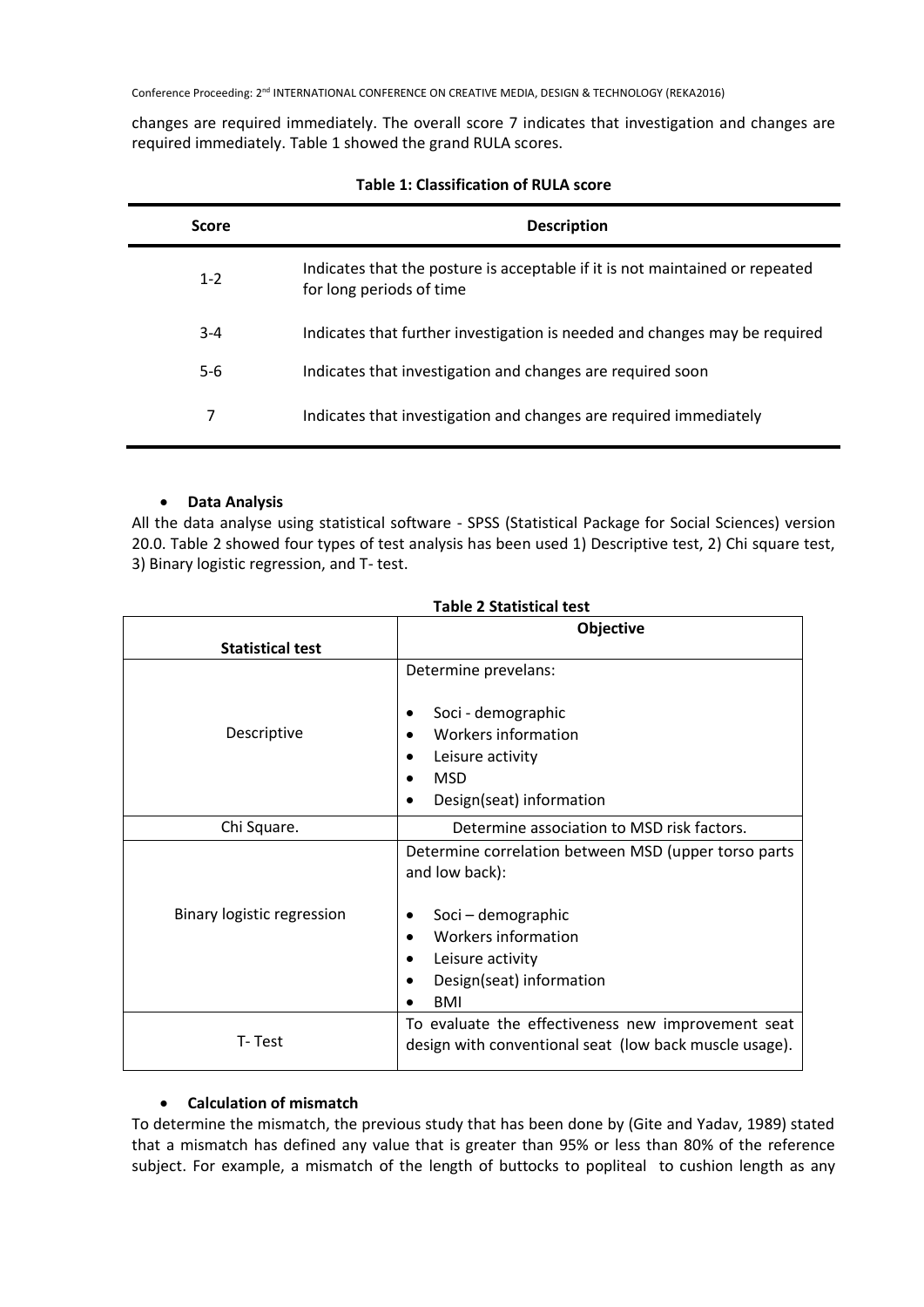length of cushion that is either more than 95% or less than 80% of the length of buttocks to popliteal. Then to establish the sensitivity of the result, the result was then changed in the definition of mismatch, to firm definition of mismatch: either more than 99% or less than 80% as proposed (Claudia et al., 1999) was employed in this study to determine mismatch. For mismatch length of buttocks to popliteal and length of cushion, it is defined as any length of cushion that is either > 99% or < 80% of the length of buttocks to popliteal. For value less than 80% was considered as a high mismatch, more than 99% consider as low mismatch and any value lies in the range 80% to 99% it was considered as matching. Summary of calculation of the mismatch is shown in Table 1.

| Mismatch rating (Claudia P et al., 1999) |                                                    |                          |  |  |
|------------------------------------------|----------------------------------------------------|--------------------------|--|--|
| High mismatch                            | <80% from the reference number of respondents      |                          |  |  |
| Low mismatch                             | >99% from the reference number of respondents      |                          |  |  |
| Corresponding                            | 80% > 99% from the reference number of respondents |                          |  |  |
| <b>Anthropometric &amp; tools</b>        | 95% total population of the respondents            |                          |  |  |
| (Respondents reference)                  |                                                    |                          |  |  |
| 95%tile                                  | Respondent's length of buttocks to<br>VS           | the length of the        |  |  |
|                                          | popliteal                                          | Cushion                  |  |  |
| 5%tile                                   | width of buttocks<br><b>VS</b>                     | The width of the cushion |  |  |

## **Table 1: Summary of methods & valuation of mismatch study**

## **EXPECTED FINDINGS**

This study may found the current car seat design doesn't meet the anthropometric data for the elderly driver according to ergonomic principle. The impact of that case, various of negative view could contribute to an elderly driver such as lack of focus during driving, one of accident factors, emotional distraction, MSD's - low back pain. This study also will offer an overall picture of the crash situation leading o fatal injuries which are related to body posture dimension and car seat design among older drivers in Malaysia. The fact that, yet data available from literature discussed specifically elderly driver on discomfort (anthropometric data and current car seat design - national car) and also difficult to find the research focus on elderly body parameter in Malaysia population. The final outcome from the study may reveal either existing car seat design manufactured based on Malaysian population specifically to elderly and also an investigate the low back pain injury and musculoskeletal disorders symptom faced by the elderly driver caused from the current car seat design.

## **CONCLUSION**

Malaysia has their own car manufacturing company thus, the improvement and innovation in increasing the production are highly needed. Most of the process involved in driving are highly exposed to fatigue and excessive force on the drivers which is one of the ergonomic risk factors for them. Safety and health of the drivers are important to avoid unfortunate accident and fatalities on the road. Thus, the advantages and importance of the study :

- Improve the car elderly drivers' health, safety and comfort.
- Increase the ergonomic production of car seat industries.
- Ensure the driving posture is ergonomically conducted.